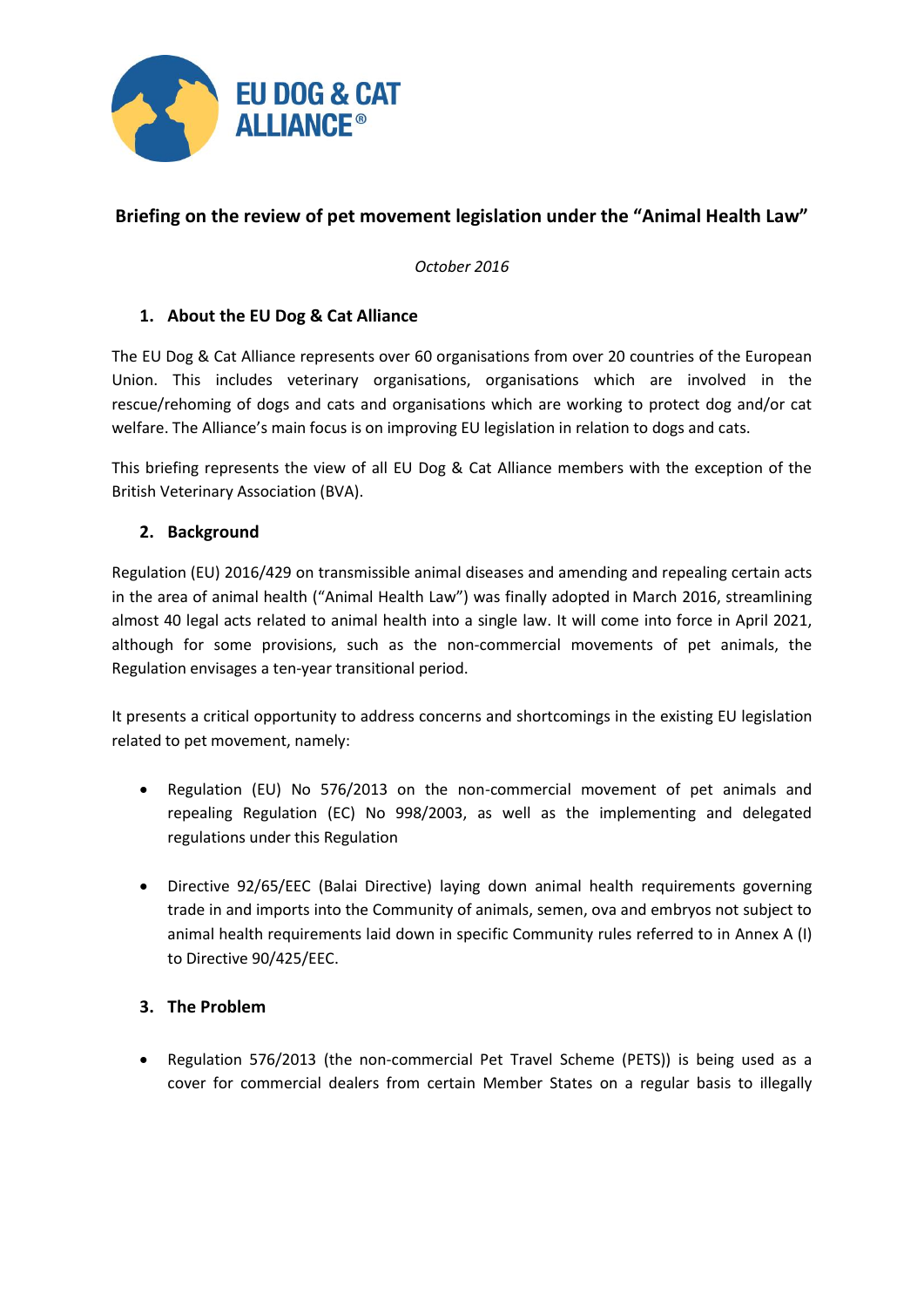

import puppies into other Member States<sup>1</sup>. A notable example of this is the UK, where, in 2015, 2,271 dogs entered the country via PETS from Lithuania, in comparison to only 2 dogs that entered under the Balai Directive. Additionally, 2,694 dogs came from Romania and 3,435 dogs came from Hungary under PETS.<sup>2</sup>

- Unscrupulous vets are falsifying data on pet passports for PETS, and breeders are supplying young puppies below the age they can legally be imported under PETS. $^3$
- Controls at border inspection posts for compliance with Directive 92/65/EEC and Regulation 576/2013 are few and ineffective, and little to no sharing of information between agencies (including veterinary regulatory authorities), carriers, customs officials and veterinarians nor intelligence-led checks exist, allowing this illegal, commercial trade of puppies to continue.
- This produces a public health risk, as diseases such as rabies, leishmaniosis, ehrlichiosis and babesiosis can spread to other countries and be introduced into non-endemic Member States.

## **4. What should stay the same in the current rules?**

- The requirement for dogs, cats and ferrets to have received an anti-rabies vaccination before being moved between Member States, and for the pet animal to be at least 12 weeks old at the date on which the vaccine was administered.
- The requirement for dogs, cats and ferrets entering a Member State from a Third Country to have undergone a rabies antibody titration test not less than three months before the movement.
- The requirement for dogs being moved into the UK, Ireland, Finland and Malta to be treated against mature and immature intestinal forms of the *Echinococcus multilocularis* (tapeworm) parasite, although the Alliance would prefer the treatment window to be shortened to reduce the risk of reinfection prior to travel.<sup>4</sup>

1

 $1$  Dogs Trust (2014). The Puppy Smuggling Scandal.

[http://www.dogandcatwelfare.eu/media/filer\\_public/dd/ad/ddad851f-ac2c-480c-864d-](http://www.dogandcatwelfare.eu/media/filer_public/dd/ad/ddad851f-ac2c-480c-864d-e65de3208fbe/dt_puppy_smuggling_report_v12_web.pdf)

[e65de3208fbe/dt\\_puppy\\_smuggling\\_report\\_v12\\_web.pdf.](http://www.dogandcatwelfare.eu/media/filer_public/dd/ad/ddad851f-ac2c-480c-864d-e65de3208fbe/dt_puppy_smuggling_report_v12_web.pdf) p. 4.

 $2$  UK Parliament: Response to Written Question 22443.

[http://www.parliament.uk/business/publications/written-questions-answers-statements/written](http://www.parliament.uk/business/publications/written-questions-answers-statements/written-question/Commons/2016-01-13/22443)[question/Commons/2016-01-13/22443](http://www.parliament.uk/business/publications/written-questions-answers-statements/written-question/Commons/2016-01-13/22443)

<sup>&</sup>lt;sup>3</sup> Dogs Trust (2015). Puppy Smuggling: The Scandal Continues.

[http://www.dogandcatwelfare.eu/media/filer\\_public/5c/fe/5cfedc4b-31c8-406e-a765-](http://www.dogandcatwelfare.eu/media/filer_public/5c/fe/5cfedc4b-31c8-406e-a765-179b73b06cae/puppy_smuggling_continues_final_report.pdf) [179b73b06cae/puppy\\_smuggling\\_continues\\_final\\_report.pdf.](http://www.dogandcatwelfare.eu/media/filer_public/5c/fe/5cfedc4b-31c8-406e-a765-179b73b06cae/puppy_smuggling_continues_final_report.pdf) p. 8.

<sup>4</sup> European Food Safety Authority (2015). Echinococcus multilocularis infection in animals. Panel on Animal Health and Welfare. In: EFSA Journal, Volume 13, Issue 12, December 2015, pp. 38-41.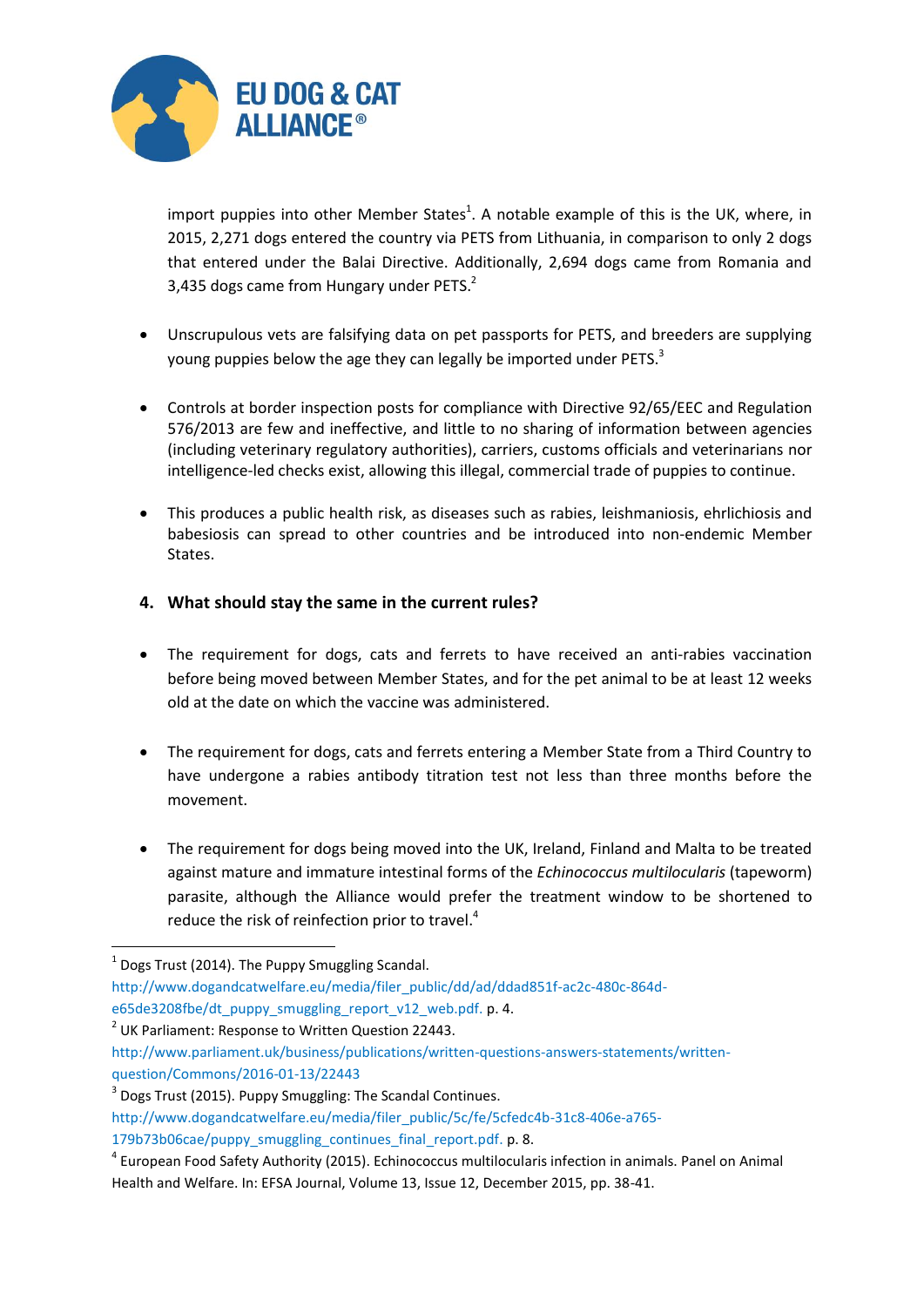

1

 The requirement for dogs, cats and ferrets being moved between Member States or into a Member State from a Third Country to be marked by the implantation of a transponder.

### **5. What changes should be implemented?**

- One of the key problems with the identification requirement for dogs which are moved in the EU, either commercially or non-commercially, is that microchips are not required to be registered at all, let alone on a centrally accessible database, which is linked to a European database. Regulation (EU) 2016/429 creates a legal framework for the introduction of compulsory identification and registration systems of dogs and cats across Member States, and the European Commission has committed to starting preparatory work on a delegated act which could introduce this. The Alliance strongly supports the introduction of a delegated act on the identification and registration of dogs and cats. This would also ensure traceability of companion animals in the EU and, in the event of a disease outbreak, would enable control measures to be most effective.
- Regulation (EU) No 576/2013 requires that there is a 21-day wait after dogs, cats and ferrets have received an anti-rabies vaccination before they may be moved into another Member State. In naturally occurring rabies, the average incubation period in dogs is 3-8 weeks (Greene, 2012). The Alliance strongly believes that the post-vaccination wait period for dogs should be extended to at least 8 weeks (ideally 3 months), in line with the incubation period of rabies. This would mean that dogs could not be moved between Member States before at least 5 months of age. This would also help to address one of the problems with the enforcement of the Pet Travel Scheme – enforcers at ports, airports and border crossings currently find it difficult to age animals. By 5 months of age most dogs will have a significant number of permanent adult teeth,<sup>5</sup> and so this would help with the ageing of animals.
	- o Directive 2013/31/EU amends Directive 92/65/EEC to bring it in line with the requirements for dogs, cats and ferrets under Regulation No 576/2013 for commercial movements. Notably, according to Article 7 and Article 8 of Regulation No 576/2013, Member States can apply for derogation from requirements on intra-EU movement of young pet animals, including with regards to the proposed raised age of 5 months. This takes into consideration the possible concerns of legal breeders in certain EU countries which heavily depend on being able to sell young animals in other countries. The EU Dog & Cat Alliance believes that this derogation

<sup>5</sup> Dyce, K.M, Sack, W. O and Wensing, K.M. (1987). The head and ventral neck of the carnivores. In: Textbook of Veterinary Anatomy. W. B. Saunders Company, pp. 377.